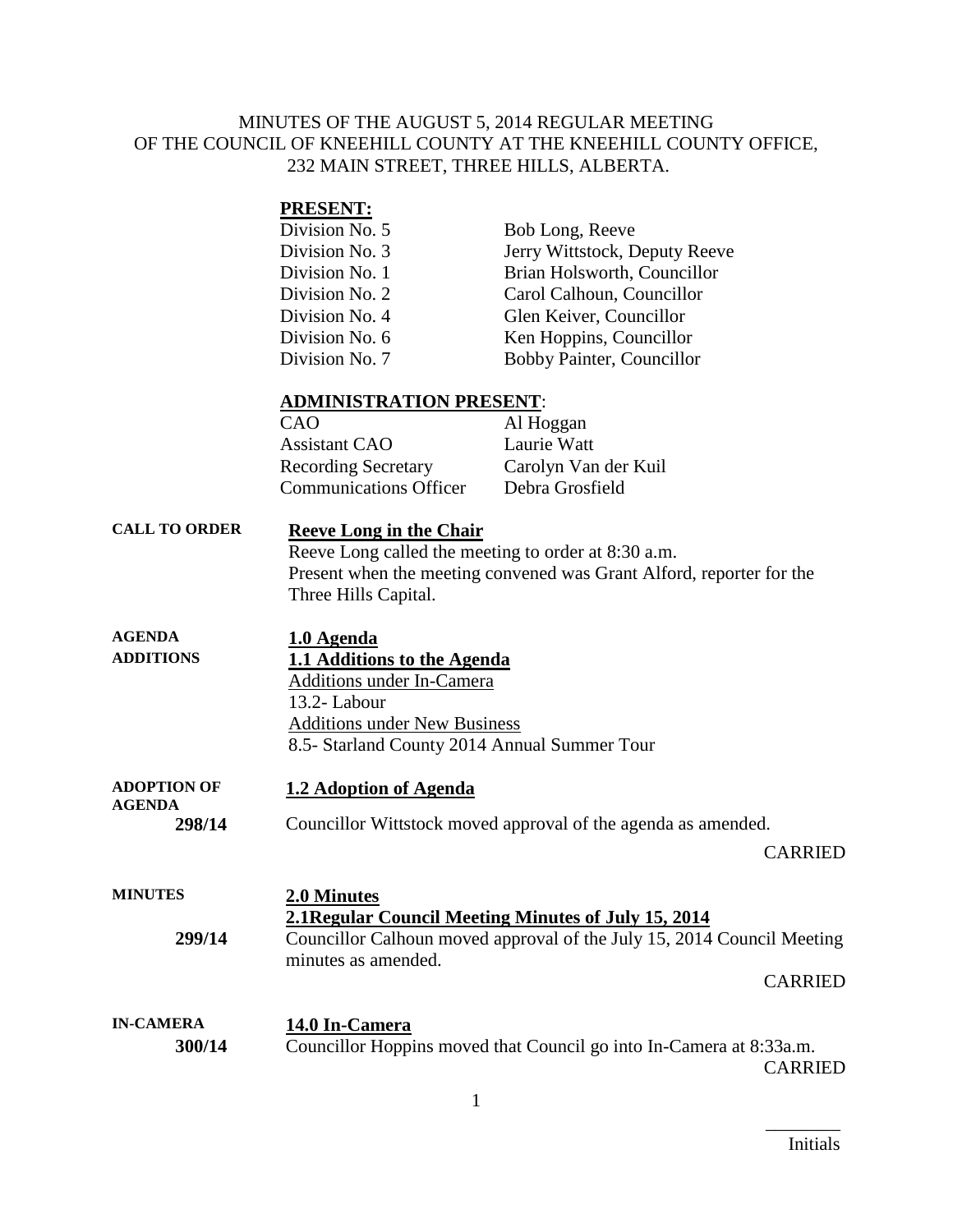| 301/14                                             | Councillor Holsworth moved that Council go out of In-Camera at 9:40<br>a.m.                                                                                                                                                                                                                                                    |
|----------------------------------------------------|--------------------------------------------------------------------------------------------------------------------------------------------------------------------------------------------------------------------------------------------------------------------------------------------------------------------------------|
|                                                    | <b>CARRIED</b>                                                                                                                                                                                                                                                                                                                 |
|                                                    | The meeting recessed from 9:40 a.m. to 10:00 a.m.<br>Hope College representative Dr. Jon Olhauser was present when the<br>meeting reconvened.                                                                                                                                                                                  |
| <b>DELEGATIONS</b><br><b>HOPE COLLEGE</b>          | <b>3.0 Delegations</b><br>3.1 Hope College- Dr. Jon Olhauser<br>Hope College representative Dr. Jon Olhauser presented to Council Hope<br>College's accomplishments in their first year of operation and their future<br>goals for the next year.                                                                              |
|                                                    | Dr. Olhauser, Hope College representative left the meeting at 10:20 a.m.                                                                                                                                                                                                                                                       |
| <b>OPERATIONS</b><br><b>OPER SUMMARY</b><br>302/14 | <b>4.0 Operations</b><br><b>4.1 Operations Summary</b><br>Councillor Holsworth moved that Council receive the Operations Report<br>as presented.<br><b>CARRIED</b>                                                                                                                                                             |
| <b>NEW BUSINESS</b><br><b>ROYAL CDN</b>            | <b>8.0 New Business</b>                                                                                                                                                                                                                                                                                                        |
| <b>LEGION</b>                                      | 8.1 Royal Canadian Legion Military Service Recognition Book                                                                                                                                                                                                                                                                    |
| 303/14                                             | Councillor Calhoun moved that Council provide support to the Annual<br>Alberta/Northwest Territory Royal Canadian Legion "Military Service<br>Recognition Book" with the purchase of a business card size<br>advertisement at a cost of \$275.00.                                                                              |
|                                                    | <b>CARRIED</b>                                                                                                                                                                                                                                                                                                                 |
| DR R&R BBQ<br>304/14                               | 8.2 Doctor Recruitment and Retention Barbeque<br>Councillor Calhoun moved that Council authorizes the attendance to all<br>members of Council to attend the Kneehill Regional Doctor Recruitment<br>and Retention Annual Barbeque being held at Keiver's Lake on Saturday,<br>September 6, 2014 at 5:00 p.m.<br><b>CARRIED</b> |
| <b>ARMAA</b><br>305/14                             | <b>8.3 ARMAA Sponsorship Request</b><br>Councillor Wittstock moved that Council approve a donation of \$1,500 to<br>the Alberta Rural Municipal Administrators Association to help offset the<br>costs to the conference being held in Drumheller, AB from September 3 to<br>September 5, 2014.<br><b>CARRIED</b>              |

 $\overline{\phantom{a}}$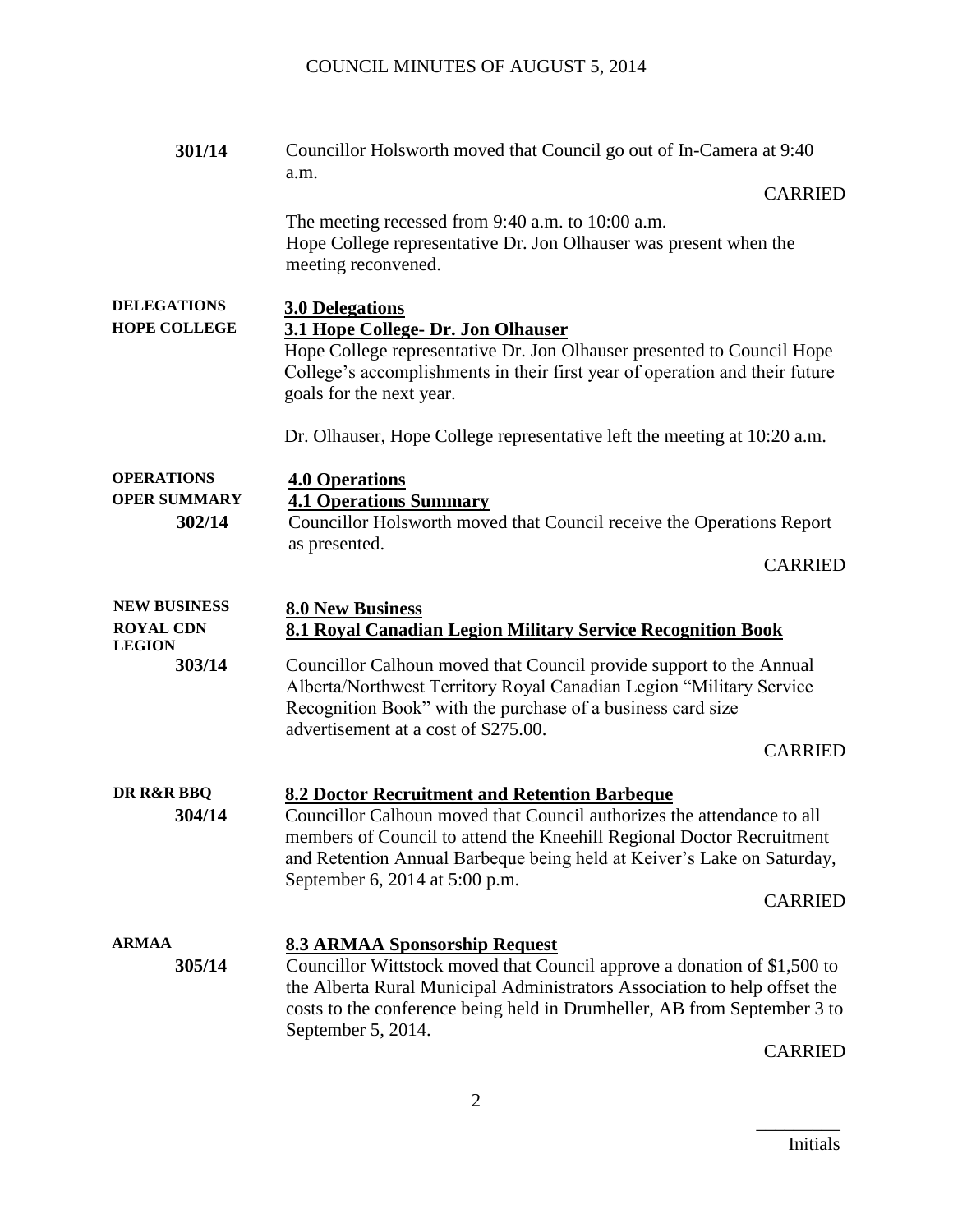# COUNCIL MINUTES OF AUGUST 5, 2014

| <b>SCHOLARSHIP</b>              | <b>8.4 Kneehill County Scholarship</b>                                                                                                          |
|---------------------------------|-------------------------------------------------------------------------------------------------------------------------------------------------|
| 306/14                          | Councillor Hoppins moved to table this agenda item until the August 26,                                                                         |
|                                 | 2014 Council meeting, so all applicants have a chance to receive and                                                                            |
|                                 | submit their official Alberta High School Transcript.                                                                                           |
|                                 | <b>CARRIED</b>                                                                                                                                  |
| <b>AG SUMMER TOUR</b>           | 8.5 Starland County 2014 Annual Summer Tour                                                                                                     |
| 307/14                          | Councillor Hoppins moved approval for Councillor Holsworth to attend                                                                            |
|                                 | the Starland County 2014 Annual Summer Tour on Thursday August 7,                                                                               |
|                                 | 2014.                                                                                                                                           |
|                                 | <b>CARRIED</b>                                                                                                                                  |
| <b>COUNCIL REPORTS</b>          | <b>10.0 Council and Committee Reports</b>                                                                                                       |
| <b>ASB SUMMER TOUR</b>          | <b>10.1 ASB Summer Tour 2014</b> Written report was submitted by                                                                                |
|                                 | Councillor Holsworth on the ASB Summer Tour that was held in the                                                                                |
|                                 | County of Newell.                                                                                                                               |
|                                 |                                                                                                                                                 |
| <b>RDRMUG</b>                   | <b>10.2 Red Deer River Municipal Users Group-</b> Unapproved minutes<br>were provided from the July 24, 2014 meeting.                           |
|                                 |                                                                                                                                                 |
| 308/14                          | Councillor Calhoun moved that Council receive the Council and                                                                                   |
|                                 | Committee reports as presented.                                                                                                                 |
|                                 | <b>CARRIED</b>                                                                                                                                  |
|                                 | The meeting recessed from $10:44$ a.m. to $10:53$ a.m.                                                                                          |
|                                 | Grant Alford, reporter for the Three Hills Capital was not present when                                                                         |
|                                 | the meeting reconvened.                                                                                                                         |
|                                 |                                                                                                                                                 |
| <b>CORRESPONDENCE</b><br>309/14 | <b>11.0 Correspondence Report</b>                                                                                                               |
|                                 | Councillor Hoppins moved that Council receive the Correspondence<br>Report as presented.                                                        |
|                                 | <b>CARRIED</b>                                                                                                                                  |
|                                 |                                                                                                                                                 |
| <b>COUNCIL ACT LIST</b>         | 12.0 Council Follow-up Action List                                                                                                              |
| 310/14                          | Councillor Holsworth moved that Council receive the August 5, 2014                                                                              |
|                                 | Council Follow-Up Action List as presented for information.<br><b>CARRIED</b>                                                                   |
|                                 |                                                                                                                                                 |
| <b>MOTIONS IN-CAM</b>           | 15.0 Motions from In-Camera                                                                                                                     |
| 311/14                          | Councillor Wittstock moved that administration be directed to remove                                                                            |
|                                 | Councillor Painter from all Committees and Boards, and that                                                                                     |
|                                 | authorization is removed for Councillor Painter's attendance at any                                                                             |
|                                 | conference, convention or any other event representing Kneehill County.<br>These to become effective immediately and to continue through to the |
|                                 | completion of the current electoral term. A review of this decision is to                                                                       |

 $\overline{\phantom{a}}$